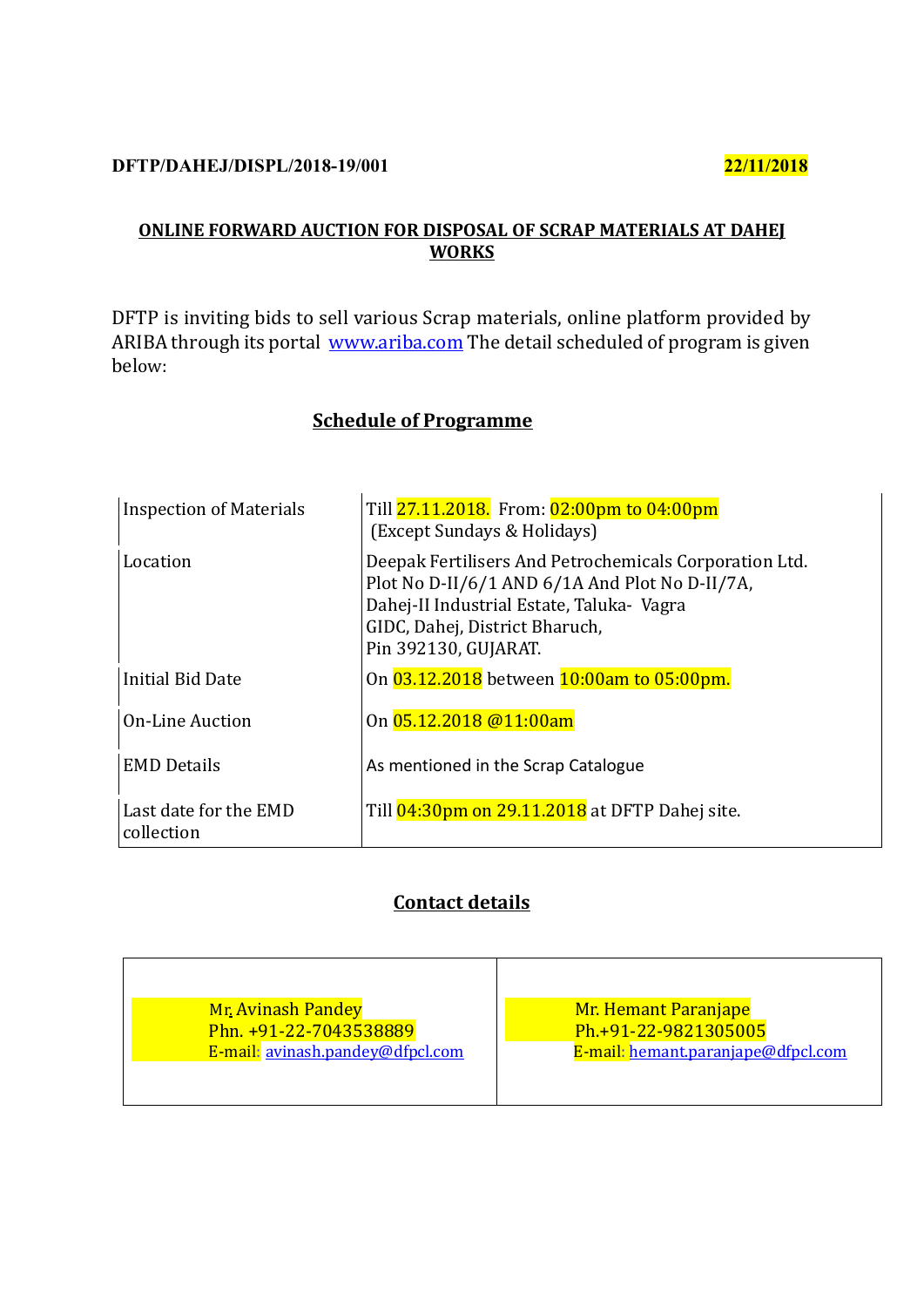#### **ESTIMATED QUANTITY AVAILABLE FOR DISPOSAL OF VARIOUS TYPES OF SCRAP MATERIALS**

| Sr. No. | <b>MATERIAL DESCRIPTION</b>                                                                                                  | <b>UOM</b>     | <b>Estd. Qty.</b> | <b>GST</b><br>$(\%)$    | <b>EMD</b><br>(Rs.) |
|---------|------------------------------------------------------------------------------------------------------------------------------|----------------|-------------------|-------------------------|---------------------|
|         | M.S.Scrap (generally includes<br>used/broken/damaged reinforcement steel,<br>structural steel, pipes, sheets, parts of M.S.) | M <sub>T</sub> | 150               | 18                      | 1,00,000            |
|         | <b>Wooden Scrap</b>                                                                                                          | ${\sf MT}$     | 30                | $\overline{\mathbf{5}}$ | 0000                |

### **TERMS & CONDITIONS OF THE ONLINE AUCTION**

### **Definitions**

- ➢ **SELLER**: Seller Deepak Fertilisers And Petrochemicals Corporation Ltd is further referred in this catalog, as **DFTP.**
- ➢ **SERVICE PROVIDER**: **Consus iTechnologies Pvt. Ltd.** (hereinafter referred to as "ARIBA") is an e-commerce service provider appointed by the seller to facilitate virtual auction by the seller. ARIBA will only facilitate online auction and are considered as third party not particularly interested in the item/s being sold on behalf of seller.
- ➢ **BIDDER:** Any person as an individual OR a proprietor OR a partner OR an authorized representative of any company OR any legal entity and who is paying the requisite EMD and registered at ARIBA and who makes or places a bid for and purchases the auction property either in part or in full is considered as a bidder. Successful Bidder is that Bidder in whose name confirmation of sale is issued by the seller.

### **1.0 GENERAL TERMS & CONDITIONS**

- 1.1 Subject to the reserve price, if any, fixed by the SELLER and subject to the term and conditions set out herein, sale shall be made to the HIGHEST BIDDER on "AS IS WHERE IS BASIS" and "NO COMPLAINT BASIS." The Seller does not undertake any responsibility to procure any permission/license etc. in respect of the auction property offered for sale.
- 1.2 SELLER reserves the right to modify and amend the terms & conditions and announce the same at any time before the entire auction concludes. Announcements made during the auction in the auction room and changes made in the catalogue including start price, bid increment/decrement, extension of time for lots where bids are received or not and any other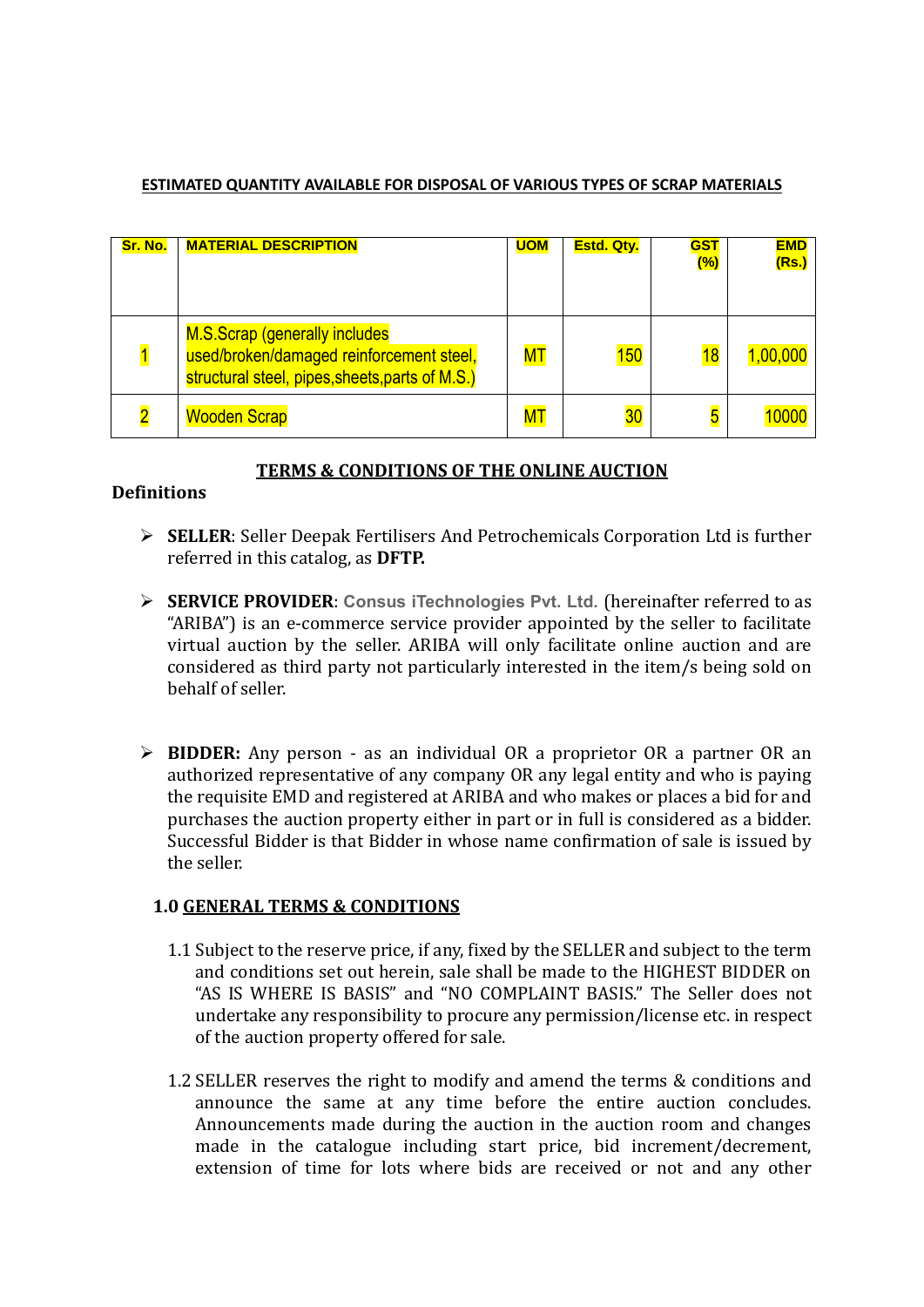additional conditions OR correction in the catalogue and/or additions or deletions of items being offered for sale are being done with the consent and knowledge of the seller would be binding on the bidder. Bidders are advised in their own interest not to leave the auction room till the entire auction is closed.

- 1.3 Participation and bidding in this Auction shall be treated as conclusive evidence of the fact that the bidder has inspected the materials and who have not been previously blacklisted by DFTP/STL and the documents pertaining to it and is satisfied in all respects regarding quantity, quality, condition of the Auction. Final decision regarding participation will be with the Company. It shall also imply that the bidder has carefully gone through and understood the terms and conditions of Auction including the amendments if any, prevailing at the time of Auction. Seller/ARIBA will not entertain any complaints or objections once Bid is placed.
- 1.4 Seller/ARIBA does not give warranty or guarantee of the quality, quantity, measurement, condition Chemical composition of each individual item/s or lot/s that form the auction property and about its "End Use" or fitness for a purpose.
- 1.5 The highest bidder does not get any right to demand acceptance of his offer. SELLER reserves the right to accept / reject / cancel any bid, withdraw any portion of the Auction Property at any stage from Auction even after acceptance of bid/ issue of delivery order or release order/ deposit of full value by successful bidder without assigning any reason thereof. In the event of such rejection/ cancellation/ withdrawal, SELLER, shall refund the value of Auction Property, if paid for, to the successful bidder. SELLER shall not be responsible for any damages/loss whatsoever to the successful bidder because of such withdrawal. EMD amount will not carry interest.
- 1.6 In the event of failure on the part of the successful bidder to fulfill his contractual obligations, DFPCL/STL reserves the right to debar such bidder from participating in any future auction conducted by ARIBA on behalf of seller.
- 1.7 Bidders are advised bid only after inspection of equipment since details, specifications given/displayed on DFPCL web site are indicative.

#### **2.0 Disclaimer**

- 2.1 ARIBA runs its business based on a robust Web Site. However, ARIBAs outsourcing server space from a third-party hosting company and hence shall ensure the smooth running in all good faith and intention. However, ARIBA will not be held responsible for any failure of power, Network, server, hosting server, Internet connectivity, ISP or otherwise at Bidder's end or at ARIBA directly or indirectly affecting online method of Bidding.
- 2.2 ARIBA takes no responsibility of the quality, quantity, documentation details of buyers/sellers. Both the buyers & sellers agree to defend indemnity and hold harmless.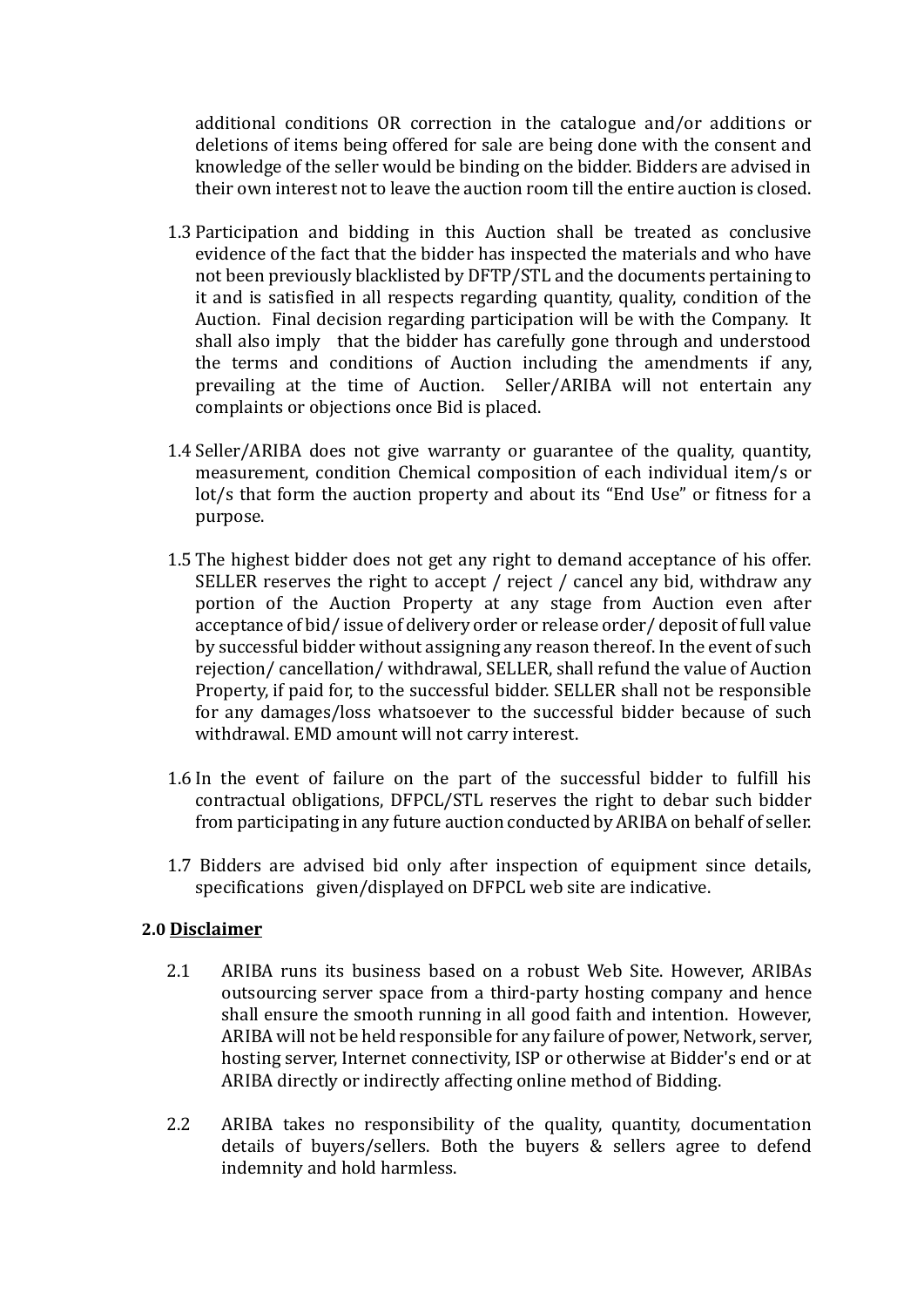- 2.3 ARIBA from any loss, damage, cost and expenses caused by any reason during this transaction. In no event shall ARIBA be liable for any loss for the transactions by business, revenues, profit, costs direct and incidental, consequential or punitive damages of any claim. Both the parties agree to have discussed all the related matter regarding this transaction and have understood in full that ARIBA has provided a source of supply and has nothing to do any further especially with regards to quality, warranty, guarantees, delivery schedules, payments, rejections, transportation, legal laws and regulations to be followed from time to time. Since ARIBA does not possess knowledge base of the commodities under transaction both the parties agree that the matter contained in the materials as a part or as a whole does not violate any applicable law. Consus iTechnologies Pvt. Ltd. is only an e-commerce service provider, and is not and cannot be a party to or control in any manner any transactions between the Seller and Bidder. Consus iTechnololgies Pvt.Ltd. shall neither be responsible nor liable to mediate or resolve any disputes or disagreements between the Seller and Bidder.
- 2.4 The Seller/Bidder agrees to limit the liability of Consus iTechnologies Pvt.Ltd. to them for all claims, losses, costs, damages of any nature whatsoever or claims expenses from any cause or causes, including attorneys' fees and costs, so that the total aggregate liability of Consus iTechnologies Pvt. Ltd. to the Seller/Bidder shall not exceed its total fee receivable from the Seller/Bidder. It is intended that this limitation apply to all liability or cause of action however alleged or arising, unless otherwise prohibited by law.

### **3.0 PARTICIPATION**

- 3.1 The prospective bidder has to register with the DFTP/STL by submitting the KYC form duly filled and signed along with self -attested copies of their PAN Card, valid GST registration certificate, and address proof by way of electricity bill, or telephone bill, or Bank account statement. The prospective bidder after completing the registration process shall have to deposit Earnest Money Deposit (EMD) through RTGS only. CASH WILL NOT BE ACCEPTED.
- 3.2 Duly filled Declaration Form to be submitted along with visiting card at DFTP/STL site office along with Earnest Money Deposit (EMD) details.
- 3.3 On completion of the registration process and payment prescribed of EMD as outlined in 3.1 above, seller/ARIBA will activate the User – Identity to enter Website www.ariba.com
- 3.4 Bidders SHOULD NOT disclose their PASSWORD to anyone and safeguard its secrecy. Bidders are advised to change the Password.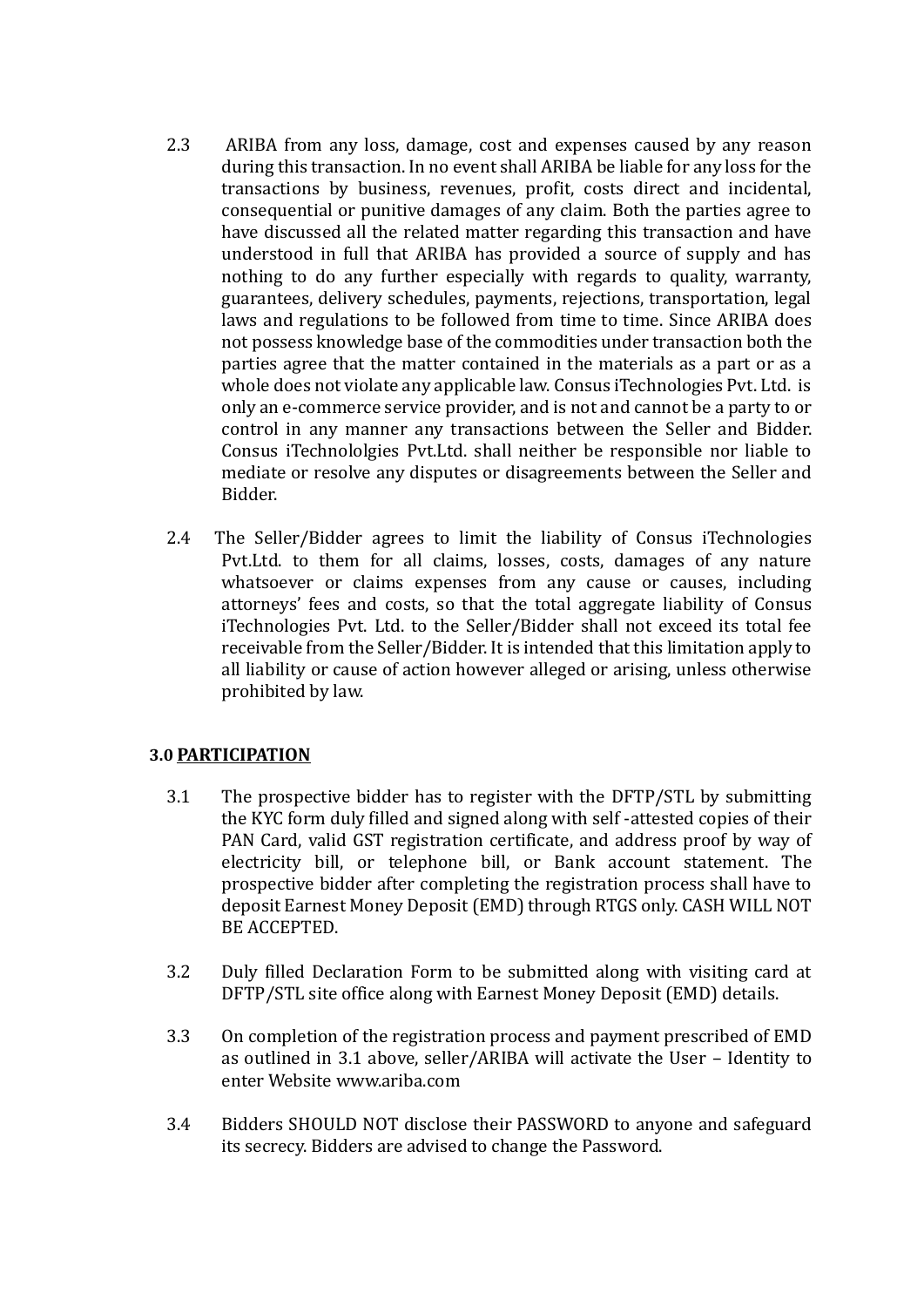3.5 In case of successful bidder, the EMD amount will be converted into Security Deposit and same shall be refunded after satisfactory execution of order. For unsuccessful bidders EMD will be refunded from DFTP/STL site office. Under any case SD/EMD shall not bear any interest.

### **4.0 CONDITIONS APPLICABLE TO "ONLINE" AUCTION**

- 4.1 Validity of Bid Prices: 90 days from date of issue of sale order. Sale order will be released within 45 days from date of completion of online auction.
- 4.2 Time Extension: If any market-leading bid (bid higher than the highest at the point in time) is received within the last 3 minutes ("Time Extension" as mentioned in the Bidding Room will be in force & 3 Minutes is an example) of closing time, the time will be extended automatically by 3 minutes.
- 4.3 Training: ARIBA will provide training (online) if required by the bidders at a mutually convenient date and time before the Auction.
- 4.4 Bids: All bids placed are legally valid bids and are to be considered as bids from the bidder himself. Once the bid is placed, the Bidders cannot reduce or withdraw the bid for whatever reason. If done so, the seller will forfeit the EMD. The highest and the latest bid on the Auction shall supersede all the previous bids of the bidder. Bidders may please note that in the event of a manual bid amount matching that of an auto bid, the manual bid will prevail and be considered. The bidder with the highest offer/ bid does not get any right to demand acceptance of his Bid.

# **I) Initial Price Bid:**

Interested bidders should submit initial price bid through online process on the scheduled date.

# **II) Final Auction Bid**:

Bids submitted through online process on  $\sqrt{03.12.2018}$  will be considered as a start price and prices received online on  $05.12.2018$  will be considered as final prices for auction.

### **5.0 Payment**

- 5.1 All payments shall be made by RTGS in favour of Deepak Fertilisers and Petrochemicals Corporation Limited.
- 5.2 The EMD will be kept as Security Deposit. The Security Deposit shall be refunded only after satisfactory execution of Contract.
- 5.3 The cutting if required of the items will be allowed only acetylene cutting. Therefore, your bids should be based on acetylene cutting.
- 5.4 In the event of the failure of the Buyers (H1 Bidder) by way of a default in payment of the material being disposed or non-compliance or any of the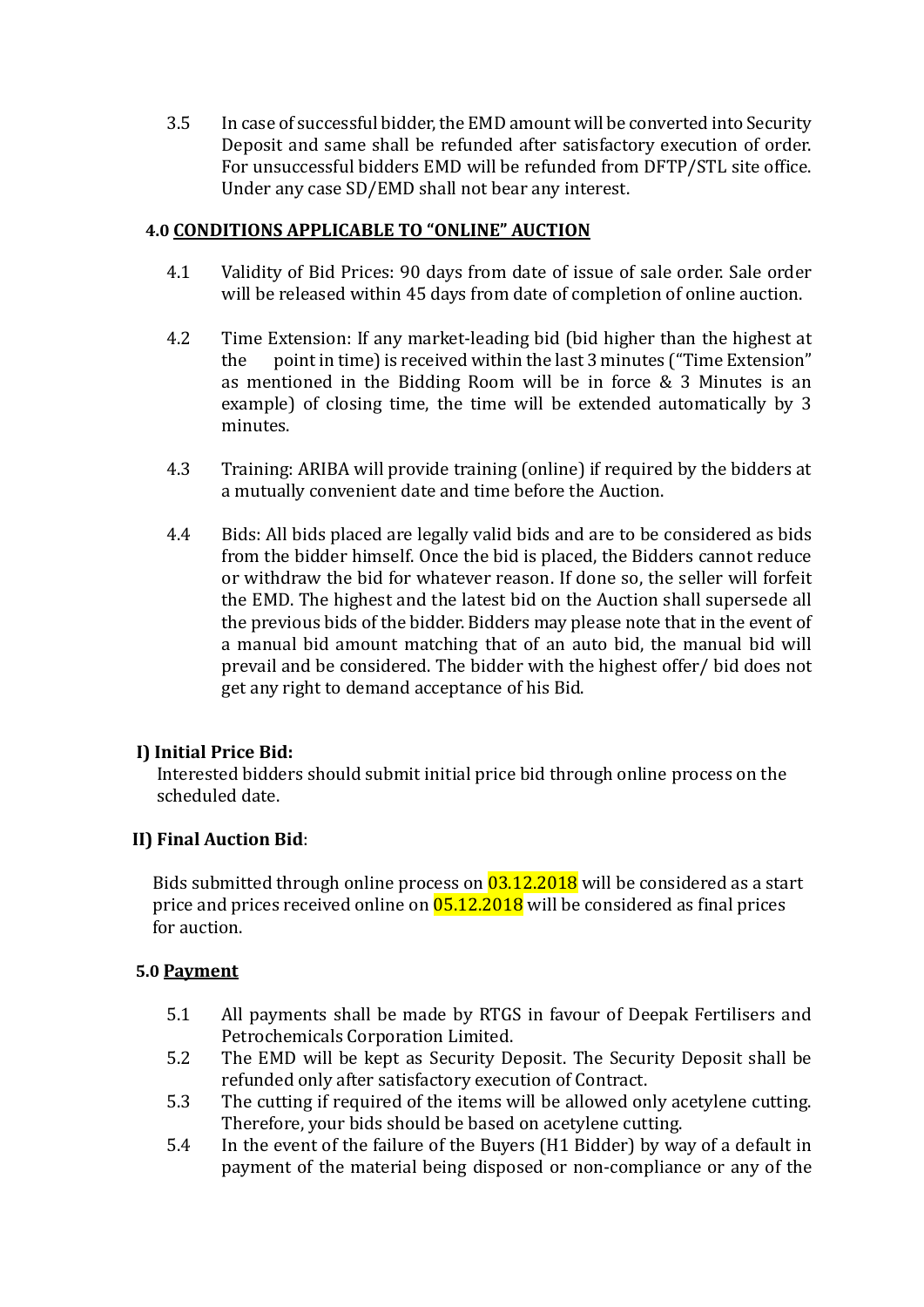terms mentioned herein, the contract will automatically stand terminated and the Security Deposit will stand forfeited for the breach of contract by the buyer. In this case, the company reserves the right to dispose of the balance material in the Lot and the said buyer will have no claim whatsoever.

### **6.0 DELIVERY**

- 6.1 On receipt of approval from competent authority for the disposal, the Seller will issue final Sale/ Delivery / Release Order to the Approved bidder thereby enabling him to lift the available materials within week time. Sale order validity would be 90 days.
- 6.2 The successful bidder shall not be entitled to choose or pick up any material from the lot. They must lift the entire material as available in the lot.
- 6.3 To facilitate DFTP to complete the transaction before 4.30 P.M. the goods should be collected before 4 P.M. on any working day with prior appointment of the concerned department during the stipulated delivery days (except Saturdays, Sundays & Holidays). Please contact respective person for co-ordination. Successful bidders should ensure that the material clearance is as per the seller's instructions. Neat and clean maintenance of the stockyard from where the material is lifted is the responsibility of the successful bidder. In the event of non-adherence to the above by the successful bidder, seller will reserve its rights to impose penalties/forfeiture of EMD and other payments collected. Weight recorded at the seller's premises shall prevail.
- 6.4 The loading of the material will be in the presence of and after the approval / authorization of DFTP.
- 6.5 The Buyer shall be responsible to ensure that their employees follow safety regulations as per DFTP/STL stipulations and other statutory regulations. Buyer shall ensure that all his workmen on site use safety belts, gloves, helmets, masks etc., as necessary for their safety. The buyer shall be responsible to secure compliances with all Central and State laws as well as the rules, regulations, bye-law / notifications and orders of the local authorities and statutory bodies as may be in force from time to time. Buyer must comply with all statutory obligations like Labor License, Workman Compensation policy, ESIC, PF etc. whichever is applicable. In case of noncompliance of statutory obligations, the SELLER may stop delivery of the material or may forfeit EMD/Security Deposit.
- 6.6 The successful bidder will make his own arrangement for lifting, loading and transporting the material from the factory premises and he will not claim any sort of assistance whatsoever or charges from the company.
- 6.7 In case seller is unable to deliver the goods within the specified time due to unforeseen administrative reasons, then the seller shall grant suitable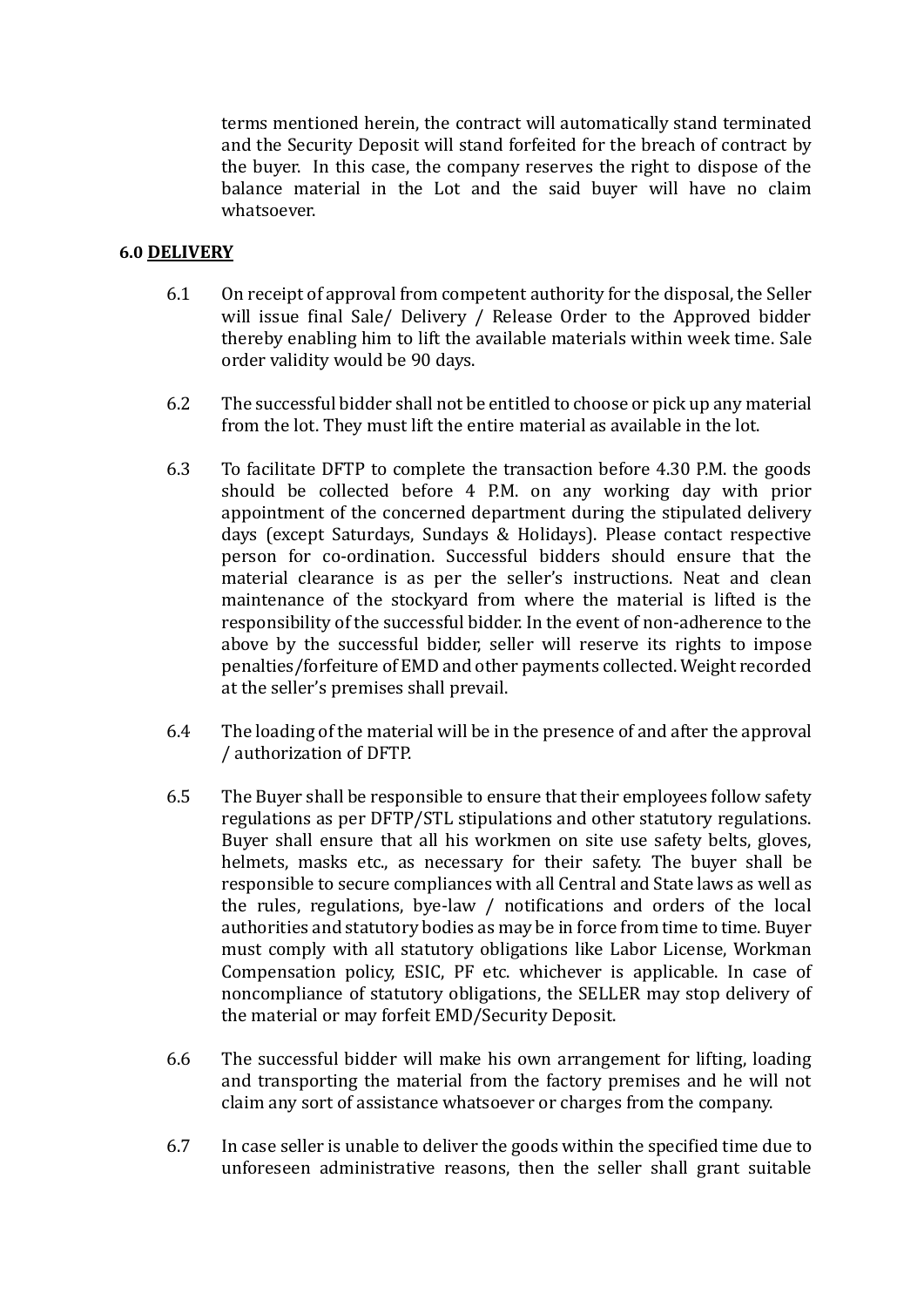extension of delivery period to the Buyer without any penalties till the expiry of such extended period. In such eventuality, however, the Buyer shall not be entitled to claim any compensation for such delay.

- 6.8 If the goods sold or portion thereof remain un-cleared in the premises of the seller beyond the stipulated period, the sales proceeds of the un-lifted assets shall be forfeited, and the un-lifted portion of the assets may be removed at the risk and cost of the buyer.
- 6.9 While taking delivery of the material, it will be at the discretion of the seller or its authorized representative to direct the manner / order in which the materials or lots shall be removed. No segregation of the items of any lot is allowed inside the seller's premises.
- 6.10 Breaking / cutting may be allowed to the extent necessary for facilitating loading into vehicles as per the discretion of the seller. No gas cutting equipment's or any equipment, which are likely to cause damage, will be allowed in the premises. Only safe oxy-acetylene gas cutting equipment will be allowed with permission of seller. The decision of the seller or his authorized representative shall be final in this regard.
- 6.11 It will be successful Buyer's responsibility to weigh the empty Truck at the certified weighbridge of DFTP and produce the weight certificate so that the weight of the empty truck will be deducted from the weight of the fully loaded truck.
- 6.12 Should the original Buyers wish to take delivery of the surplus material through a representative, he must authorize the latter by a letter of authority or continuing authority, which shall be presented to the seller. The seller may in his entire discretion decline to act on any such authority and it shall be for the Buyers to satisfy the seller that the authority is genuine. Delivery to such authorized person will constitute valid delivery and no claim shall lie against the seller on any account thereafter.
- 6.13 Once the goods / materials are taken out of the factory gate, Buyers will be solely responsible for all sorts of claims like shortage, missing parts, damage, incident, accident, loss of material etc.
- 6.14 Resale / Sale in transit will not be recognized. The Buyers shall not be entitled to resell any lot or part of a lot while goods are still lying within the premises of the seller and no delivery would be affected by the seller to any person other than the Buyers whose names are mentioned in the sale order/Delivery order.
- 6.15 Buyers and his men are subject to the security rule of seller in force while in the seller's premises. The Buyers/s, their workmen agents or representatives shall not commit any nuisance, theft or indulge in any antisocial activities in the seller's premises and the Buyers shall be liable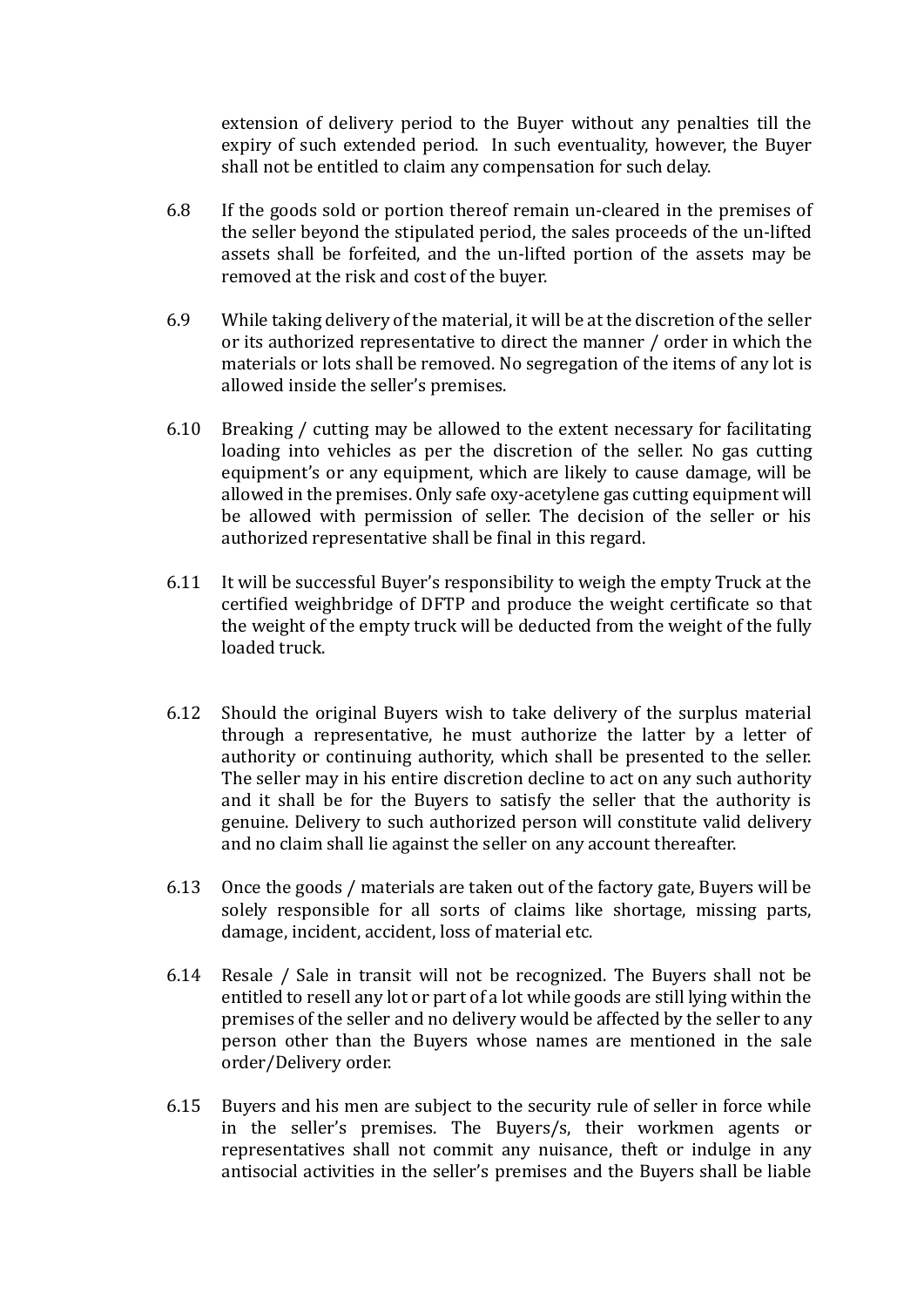for the good conduct, safety & discipline of his workmen. In case of any such activity, delivery will be suspended and strict action as per law will be taken including forfeiture of EMD.

- 6.16 While taking delivery of the material, the Buyers shall be responsible for any damage that may be done to premises / fittings of the SELLER during removing the lot or lots purchased by them. The SELLER may at its option arrange to make good such damages and the Buyers shall pay for the same on demand. If such payment is not made on demand, the SELLER may forfeit the EMD/Security Deposit or may stop delivery of the material till payment is made.
- 6.17 SELLER will not at any time be responsible for any injuries caused due to accident within its premises either to the buyer or his representative / labour etc., and the buyer will make proper arrangements for any claim arising out of the employment under any status. It is the responsibility of the buyer to provide necessary safety appliances (like hand gloves / safety shoes etc.,) to the labourers, who are engaged for loading the materials.
- 6.18 If any accident or damage to the property / life etc. arises by reason of any act of negligence / omission / default or non-compliance with any of the Terms & Conditions or statutory regulations or rules and regulations applicable within the Seller's premises, on the part of the Buyer / his representative or employees, resulting in death or injury to any persons or damages to the property of the SELLER or any third party, then in such an event the Buyer will have to pay compensation to such person including the employees of the SELLER for such accident or injury / death or damage caused to their employees or to any of the Seller's employees or to others or to the Seller's property. The Buyer shall in such event, keep the SELLER fully indemnified from any demand, claims or proceedings thereof.
- 6.19 In case the whole or any part of the goods sold remained uncleared, after due date as stated in the delivery schedule, the buyer shall have no claim whatsoever on the goods remaining uncleared and the amount paid to DFTP/STL will stand forfeited at the expiry of the said period. DFTP/STL shall have right to dispose of such goods in any manner they like. The buyer shall have no right whatsoever for any compensation on this account.
- 6.20 The buyer shall not be entitled to resell any lot or part of a lot while the goods are lying in the premises of the DFTP/STL and no delivery would be effected by the DFTP/STL to any person other than the buyer.
- 6.21 Disposal of scrap is to be done against advance payment made through RTGS by scrap customer.

### **7.0 Disputes / Arbitration**

7.1 In case of any dispute arising out of or relating to the terms of the sale order